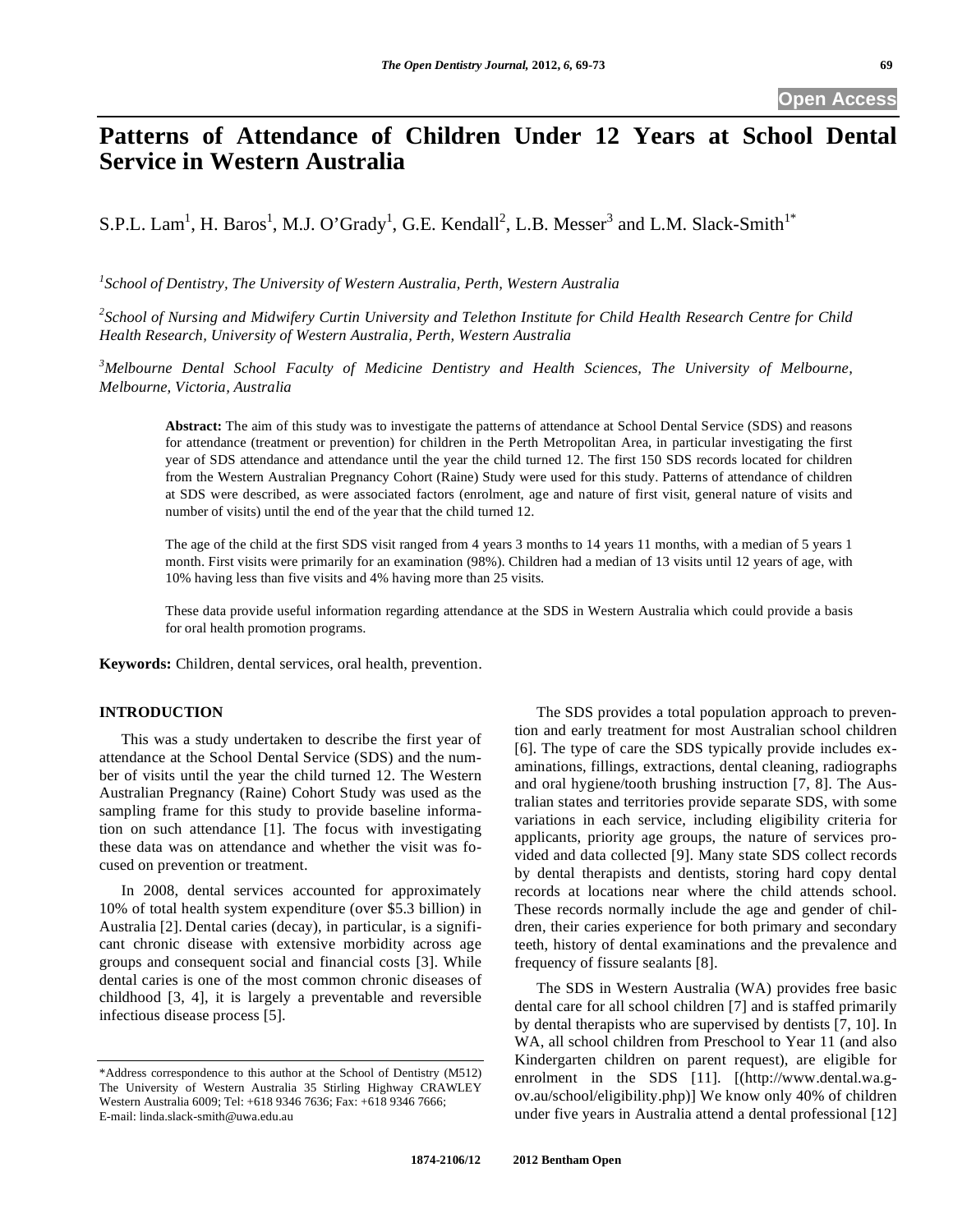

\* Graph limited to age 12 years

**Fig. (1).** Histogram of Age (in years) of the First Visit to School Dental Service\*.

and the majority of children attend SDS for their first visit{Slack-Smith, personal communication}.

The reason for a dental visit can be broadly categorized into preventive or treatment of a problem. From results of parent interviews in a 2002 National Dental Telephone Interview Survey, approximately 17% of 5-17 year old children visited the dentist to attend to a problem rather than just a check-up [13]. Children from South Australia had the lowest proportion of problem-oriented visits (8%), while the Australian Capital Territory had the highest (23%). In WA the proportion of problem-oriented visits was 15% [14].

Clinicians choose an appropriate recall interval for each patient. [7] In 1995, it was reported by Riordan that the average recall interval in WA was over 12 months, which reduced treatment costs for the SDS as the dental professional could see more children during that time period. Mean recall intervals increased in successive years since the mid-1980s; it was postulated at that time that the recall intervals for WA children could be increased further without measurable adverse health effects. [15] Western Australian children aged 5-6 have an average dmft 1.60 (compared to Australian overall 1.90) in 2003-4 (decayed) component of 1.05 (compared to Australian overall 1.29) and dmft 1.65 (sd. 4.06) compared to Australia 2.21 (sd 3.24) in 2006 [16, 17].

The Western Australian Pregnancy Cohort (Raine) Study is a prospective pregnancy cohort where almost 3,000 women were enrolled at or before the 18th week of gestation from clinics at King Edward Memorial Hospital (KEMH) from May 1989 to November 1991 [18]. The overall aim of the Western Australian Pregnancy (Raine) Cohort Study is to determine how events during pregnancy, around birth, and in early childhood influence subsequent health and development. As KEMH is the only specialist obstetric care centre in the state, the initial sample was at moderate obstetric risk. The cohort has since been noted as reasonably representative of the general population [1].

This study investigated the first 150 SDS records retrieved for a sample of Metropolitan children from the Western Australian Pregnancy (Raine) Cohort Study. The overall aim of this study was to describe initial and primary school attendance at SDS and, in particular, to investigate (i) age of child at first visit to SDS and (ii) nature of visits to SDS in the first year of SDS attendance. In addition children were followed until the year they turned 12 years of age to determine: (iii) number of visits until child reached 12 years and; (iv) reason for visits until child reached 12 years.

#### **MATERIALS AND METHODOLOGY**

The first 150 SDS records retrieved for children as a convenience sample from a random list of 300 children from the Western Australian Pregnancy (Raine) Cohort Study were investigated (the random list would include children who do not attend SDS). The data from SDS records were entered into a Microsoft Access 2007 database for data management and checking. Children were included when they lived in the Perth Metropolitan Area and were still considered active participants of the Raine Study at age 13 years Visits to SDS until the end of the year the child turned 12 were investigated in this study. The SDS reporting and treatment centres were categorized based on postcodes for health regions (fromhttp://www.health.wa.gov.au/servicees/detail.cfm?Unit\_ID=2283).

Analyses were conducted to describe the patterns and trends of the SDS visits of the children based on the aims and objectives of this study. Missing data were excluded from the analysis. These descriptive analyses were conducted using Stata Version 10 (StataCorp. 2007. *Stata Statistical Software: Release 10*. College Station, TX: StataCorp LP).

Such data required careful interpretation. For example, treatment would rarely be undertaken in the first visit. When a new patient required a restoration or presented with moderate symptoms, treatment would often be postponed until the next appointment, hence we have looked at reasons for the visit in the first year rather than just the first visit.

This project is part of a research project which has received appropriate approval from the Human Research Ethics Committee of the University of Western Australia, and the Confidentiality of Health Information Committee and Dental Health Services at the Department of Health, Western Australia.

## **RESULTS**

The first 150 SDS records retrieved for the Raine Study children were sampled. A description of the sample is provided in Table **1**. The SDS treatment centres collected information on the SDS records, with these records then forwarded to SDS reporting centres.

# **AGE OF CHILD AT FIRST VISIT TO SCHOOL DEN-TAL SERVICE**

The age at which the children first visited SDS ranged from 4 years 3 months to 14 years 11 months, with a median of 5 years 1 month. The number of visits within the first year is presented in Table **2**. Only two children commenced visits after age 12 and one of these was within the year they turned 12. The analyses in this paper for Tables **3** and **4** will only refer to the attendance until the end of the year the child turned 12. Fig. (**1**) demonstrates the distribution of the age of the child in years when they first attended SDS.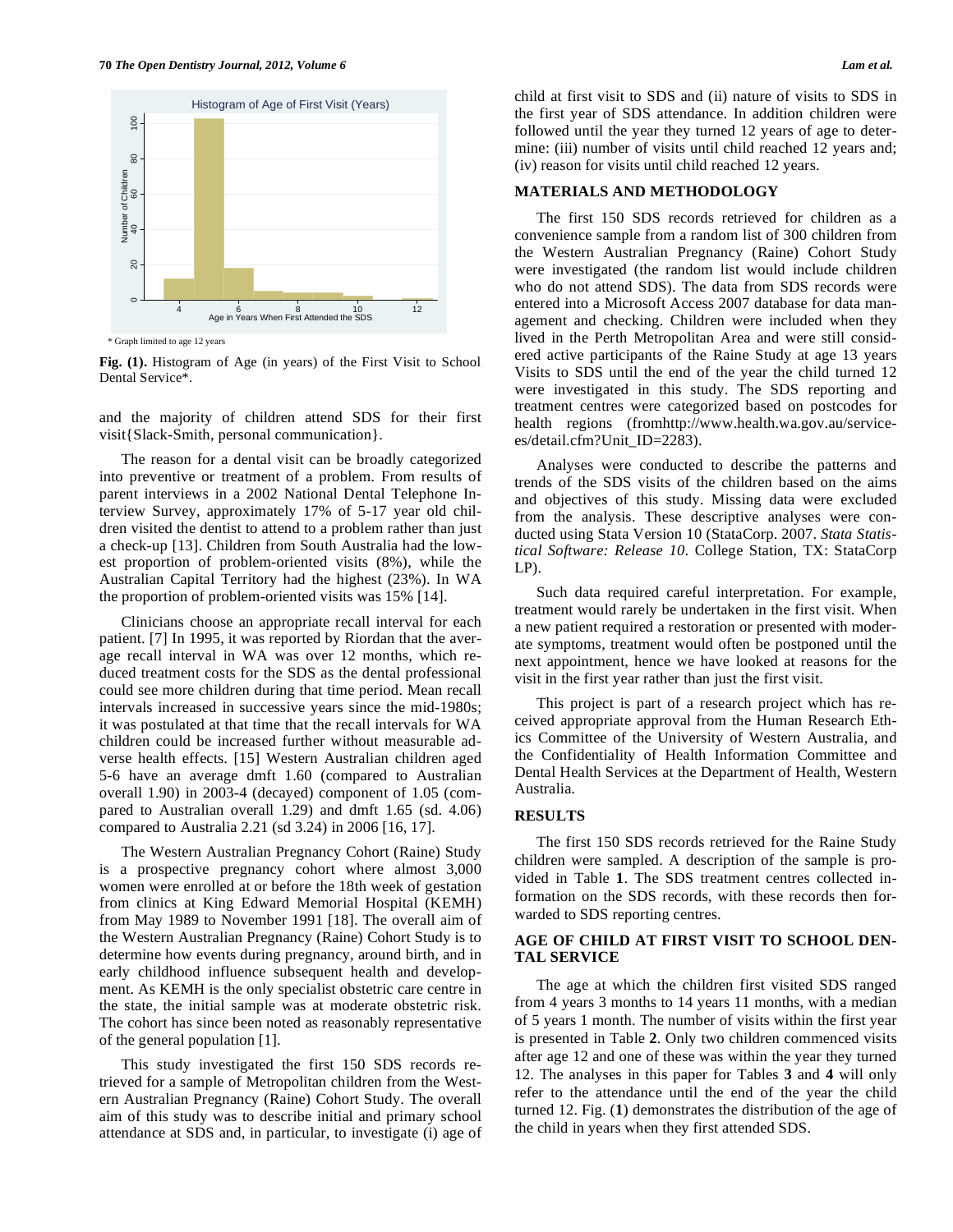#### **Table 1. Description of the Sample of Children in The Study**

| <b>Variable</b>                                 | <b>Description</b>                  | Level       | Number $n=150$ | Percentage (%) |
|-------------------------------------------------|-------------------------------------|-------------|----------------|----------------|
| <b>Child Characteristics</b>                    |                                     |             |                |                |
| Gender                                          | Gender of the child                 | Male        | 80             | 53             |
|                                                 |                                     | Female      | 70             | 47             |
| Region where child lives#!                      | Health regions (based on postcodes) | North Metro | 34             | 23             |
|                                                 |                                     | South Metro | 46             | 31             |
|                                                 |                                     | East Metro  | 68             | 45             |
| Year of birth                                   | Year the child was born             | 1989        | 8              | 5              |
|                                                 |                                     | 1990        | 59             | 39             |
|                                                 |                                     | 1991        | 61             | 41             |
|                                                 |                                     | 1992        | 22             | 15             |
| <b>SDS Attendance Characteristics for Child</b> |                                     |             |                |                |
| Age First Visit#                                | Age of the child's first visit      | under 4     | $\Omega$       | $\theta$       |
|                                                 | (years, inclusive)                  | 4           | 61             | 41             |
|                                                 |                                     | 5           | 70             | 47             |
|                                                 |                                     | 6           | 5              | 3              |
|                                                 |                                     | 7           | 6              | 4              |
|                                                 |                                     | $8 - 10$    | 5              | 3              |
|                                                 |                                     | >10         | $\overline{c}$ |                |
| SDS Reporting Centre*                           | Health regions (based on postcodes) | North Metro | 47             | 31             |
|                                                 |                                     | South Metro | 38             | 25             |
|                                                 |                                     | East Metro  | 65             | 43             |
| <b>Total Number</b>                             |                                     |             | 150            | ~100           |

"\* Note Children treated in Treatment Centres which feed into Reporting Centres"

# Some variables have missing data.

!Health regions information from http://www.health.wa.gov.au/services/detail.cfm?Unit\_ID=2283

# **NATURE OF FIRST VISIT AND VISITS IN THE FIRST YEAR OF SDS ATTENDANCE**

Of these 150 records, one was not included in analysis of visit reason because the child was over 12 years of age at the first visit; 146 (98%) recorded an examination at the first visit. Few restorations were conducted at the first visit (n=3, 0.02%). Generally, fluoride applications, extractions (due to caries), orthodontic referrals and radiographs were not conducted during the first visit. Overall, 65% of children had one or two visits in the first year. We noted 89% of children had an examination at their second visit within the first year.

**Table 2. Number of Visits in the First Year of School Dental Service Attendance** 

| Number of<br><b>Visits</b> | Number of<br><b>Children</b> | <b>Proportion of Children</b><br>(%) |
|----------------------------|------------------------------|--------------------------------------|
|                            | 37                           | 25                                   |
| $\overline{c}$             | 60                           | 40                                   |
| 3                          | 20                           | 13                                   |
| 4                          | 18                           | 12                                   |
| 5                          | 9                            | 6                                    |
| $6 - 11$                   | 6                            |                                      |
| Total                      | 150                          | 100                                  |

**Table 3. Total Number of Visits Until the End of the Year Child Turned 12** 

| <b>Number of Visits</b> | Number of<br><b>Children</b> | <b>Proportion of Chil-</b><br>dren $(\% )$ |
|-------------------------|------------------------------|--------------------------------------------|
| $1 - 5$                 | 16                           | 11                                         |
| $6 - 10$                | 33                           | 22                                         |
| $11 - 15$               | 60                           | 40                                         |
| $16 - 20$               | 23                           | 15                                         |
| $21 - 25$               | 11                           |                                            |
| $26 - 30$               | 6                            | 4                                          |
| Total                   | 149                          | 100                                        |

# **NUMBER OF VISITS UNTIL THE END OF THE YEAR THE CHILD TURNED 12**

The number of visits the child had attended until reaching 12 years of age is summarized in Table **3**. Most children in the sample had between 11 and 15 visits in this time (40%), while only a few (4%) had more than 25 visits.

# **NATURE OF SCHOOL DENTAL SERVICE VISITS UNTIL THE CHILD TURNED 12**

This study was not intended to investigate reasons for dental visits in detail. However, details of important recorded procedures are given in Table **4**. Episodes of attendance in-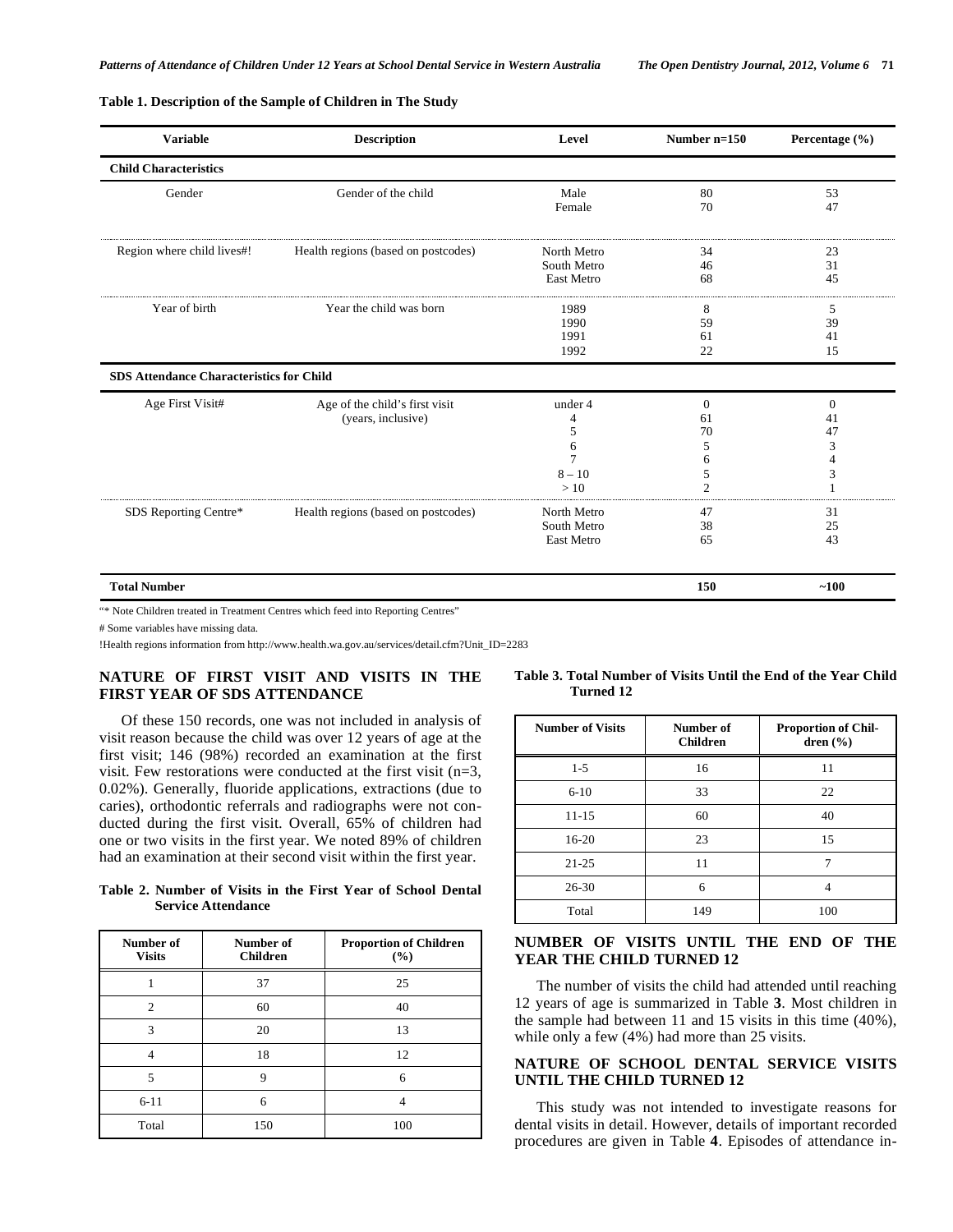**Table 4. Number and Proportion of Children that Have Recorded a Specific Procedure to End of Year Child Turned 12** 

| <b>Procedure</b>     | <b>Frequency of Procedure</b> |               |  |
|----------------------|-------------------------------|---------------|--|
|                      | Undergone                     |               |  |
|                      |                               | % of Children |  |
| Examination          | 149                           | 100           |  |
| Restoration          | 100                           | 67            |  |
| Radiographs          | 99                            | 66            |  |
| <b>Fissure Seal</b>  | 64                            | 43            |  |
| Orthodontic Referral | 59                            | 39            |  |
| Prophylaxis          | 49                            | 33            |  |
| Fluoride treatment   | 64                            | 43            |  |
| Scale treatment      | 60                            | 40            |  |
| Extraction           | 57                            | 38            |  |
| Trauma review        | 8                             | 5             |  |
| Orthodontics         | 3                             | 2             |  |

\* Some procedures such as oral hygiene instruction were incompletely recorded

cluded 1,960 visits for examination, 551 for restoration and 118 for radiographs (where there may have been multiple reasons for visits).

Visits comprised mainly of examinations (73% of total visits recorded). Every child in the sample had undergone an examination.

#### **DISCUSSION**

In this study we have described the pattern of SDS visits for a sample of children in the Perth Metropolitan Area with a focus on visits in the first year and those up to the age of 12 years. The SDS provides an important service to school age children and data on attendance and service use is limited. However, this initial study adds to the understanding of SDS attendance, given the dearth of information in this area and provides a basis for future epidemiological studies.

As indicated by the recent literature, enrolment in the SDS is often the first contact with a dental service for Australian children [12]. However, only 38% of Western Australian children were reported in the previous study to have visited a dental professional by the age of four years [12]. Previous research has indicated that Western Australia had the lowest proportion of preschool children having ever visited the dentist while South Australia had the highest proportion [20]. It is important to investigate the reason for such a variation as early diagnosis and prevention would improve child dental management and reduce dental morbidity and costs.

International research and paediatric dental groups support early contact with a dental service [21-23], indicating significant preventive value of a first dental visit at the age of 2.5 – 3 years old [21]. This raises important issues. If the majority of WA children have their first dental visit to SDS after five years of age, this indicates a need to either extend the SDS to earlier years or actively promote/encourage earlier attendance. The latter has been implemented in Western Australia through the "Lift the Lip" campaign. Lift the Lip is a program that targets children 0-4years old, encouraging parents or non-dental child health professionals to literally lift the child's lip and to refer to a dental professional if necessary. This program was introduced in Western Australia in October 2010, following in the footsteps of South Australia and New South Wales. As yet, there are no statistics available regarding the success of this program. {Personal communication, Denise Brockman}.

In the Nordic countries, a 2007 study of 3,000 children aged 2-17 years showed that there was a significant decline in public dental service attendance, despite the widely available and free/subsidised dental health services [19].

Apart from having their dental contact at the SDS, a minority of children visit a private dental clinic prior to attending the SDS. In the present study, any previous treatment by a private dental clinic may have been indicated by the child presenting with existing restorations at the first visit or may not have been known. This was a limitation of the current study.

The nature of the first visit was considered but even if the child required treatment or fluoride treatment, this was unlikely to be conducted in the first visit. The dental professional would have been likely carry out a comprehensive examination before any proposed treatment. This is not surprising as it has been reported that majority of preschool children (3 and 4 years old) have visited a dental professional for an examination instead of presenting with a problem [12].

The recall interval is often based on the need for treatment as the child would return to the SDS for more visits in a shorter frame of time if he/she required a specific procedure, especially if the dental need was urgent. Past studies<sup>7</sup> have suggested that the recall intervals for WA children could be increased further without measurable adverse health effects, however further data would assist such decisions.

This study was not intended to investigate reasons for dental visits in detail. However, it was determined that the majority of visits were for an examination or check-up. This is supported by a general observation (as has been mentioned) that the majority of children visited a dental professional for an examination/check-up as opposed to a dental problem [12]. Available evidence from SDS indicates a low burden of caries in these children but this may also be an underestimate given many children do not have radiographs [16]. Anecdotal evidence (from a number of sources) indicates that general practitioner dentists often prefer not to see children under five years of age and this may have been exacerbated by the fact that many children attend the SDS and general practitioner dentists do not gain experience with young children.

This was a preliminary study which provided information on what data is available in School Dental Service records. There are limitations on using such administrative data for research when it was not collected for this purpose.